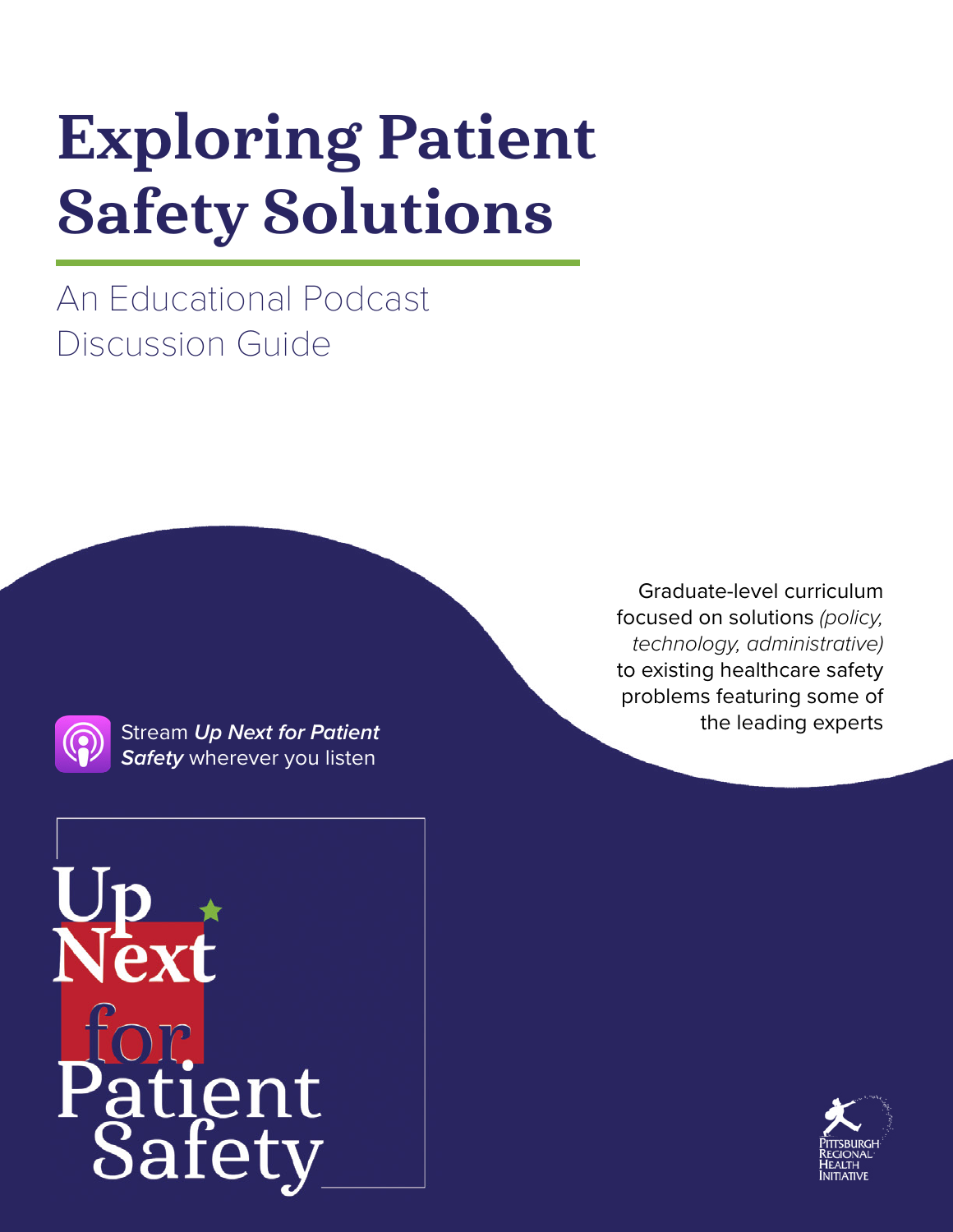# Table of Contents

# [Introduction](#page-2-0) **3 Episode 01** [Medical Error & the NTSB](#page-3-0) **<sup>4</sup> Episode 02** [The Answer Is... Big Data](#page-4-0) **<sup>5</sup> Episode 03** [Paying for Safety](#page-5-0) **<sup>6</sup> Episode 04** [Factoring Humans + Machines](#page-6-0) **<sup>7</sup> Episode 05** [Safety with Equity](#page-7-0) **<sup>8</sup> Episode 06** [Pandemic Preparedness](#page-8-0) **<sup>9</sup> Episode 07** [Anesthesiology's Answer](#page-9-0) **<sup>10</sup> Episode 08** [Looking Back to Move Forward](#page-10-0) **<sup>11</sup> Episode 09** [Transforming Physician Culture](#page-11-0) **<sup>12</sup> Episode 10** [Doctors Evaluating Doctors](#page-12-0) **<sup>13</sup> Episode 11** [England & Norway Chart the Course](#page-13-0) **<sup>14</sup> [Episode 12](#page-14-0)** Systemic Solutions **<sup>15</sup> [Episode 13](#page-15-0)** Lessons from a Netflix Film **<sup>16</sup>**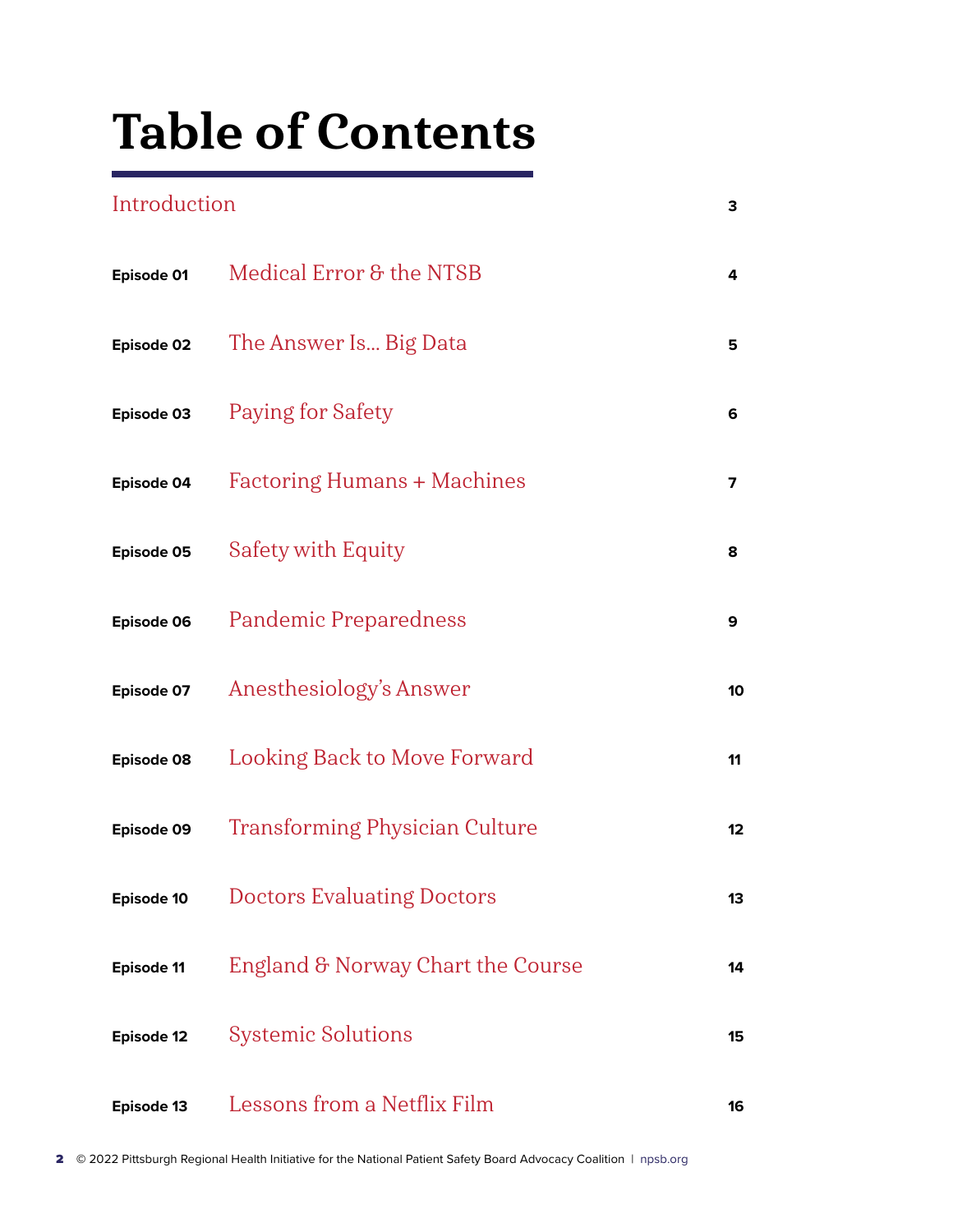# <span id="page-2-0"></span>Introduction

Medical errors aren't inevitable. Approximately 70% of medical errors and harms are preventable. Yet, an estimated 250,000 Americans will die each year from a preventable medical error. Recent data suggest this number was even higher during the COVID-19 pandemic as medical errors and harms increased. Medical errors affect all age groups, all races, all income and educational levels, health professionals, academics, and managers. In short, everyone is at risk.

The deaths are labelled "preventable" because solutions exist now, and even more powerful solutions would be possible if the nation had a central home for patient safety research, discovery, and innovation. Other high-risk, complex industries have achieved outstanding safety records by deploying available technologies, analytics, machine learning, and heavy doses of ingenuity and common sense.

There are many barriers to overcome, however, that are unique to health care. The *Up Next for Patient Safety* podcast was created to examine these barriers and the best paths to ensuring patient safety today. In this course material, experts from a variety of disciplines discuss the challenges we must overcome and how they might be surmounted. The solutions look at lessons to learn from other industries and countries, and systematic issues like fragile accountability, inequities, and perverse payment structures.

This discussion guide serves as a roadmap for using the podcast to supplement educational programs in patient safety. The guide has been crafted to facilitate integration of the podcast into existing curricula to expose students to these challenges and potential solutions around patient safety. Learning objectives and pre- and post-listening questions are provided for each episode to spark reflection on important topics in patient safety and can be used to supplement in-class or online discussions among students.

Today's students of patient safety will have the unprecedented opportunity to learn from healthcare delivery using advanced technologies and data sharing, as well as lessons learned over the past 30 years. *Up Next for Patient Safety* provides a glimpse into the future of safer health care. We hope you will find this guide to be a valuable supplement to your curriculum.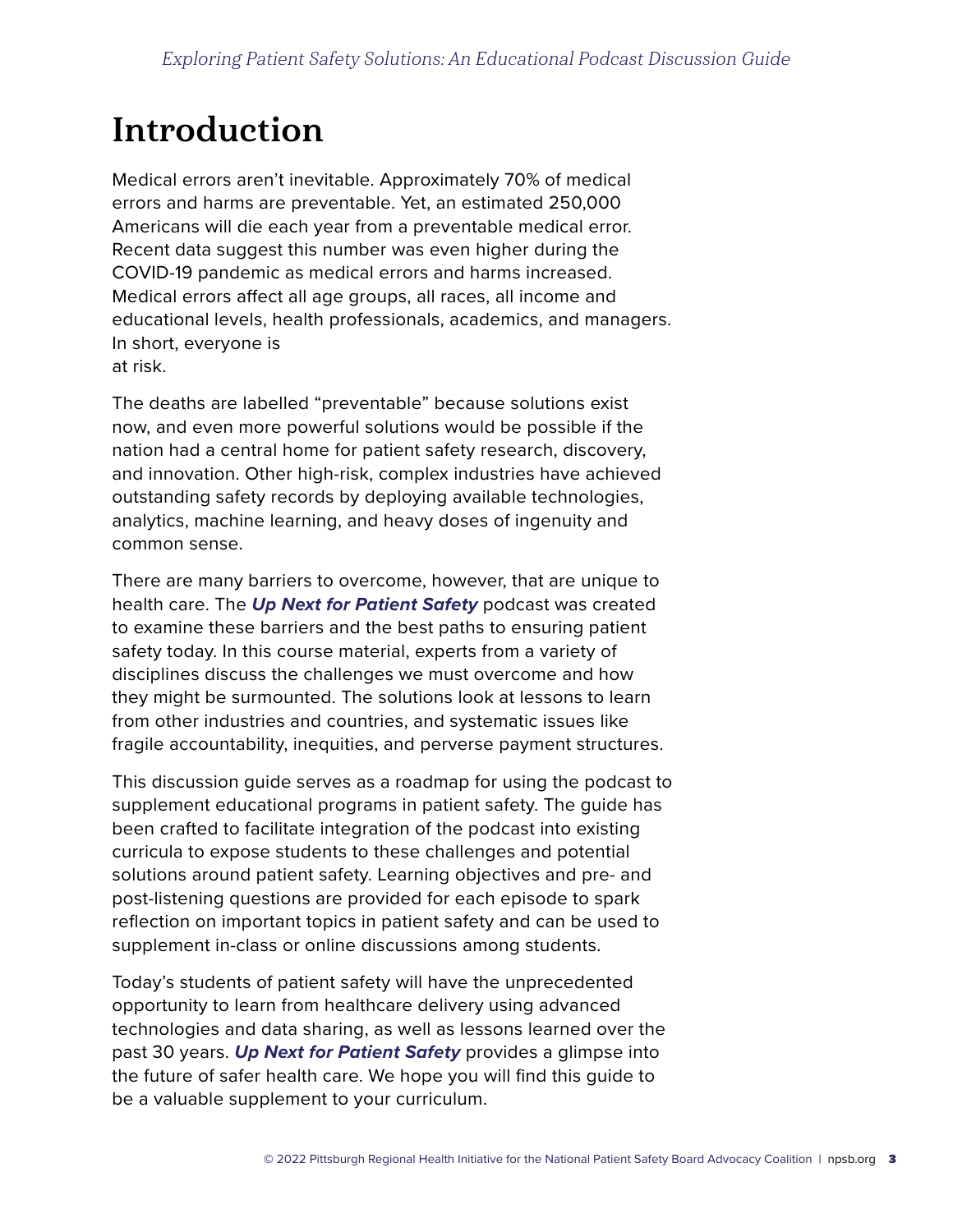<span id="page-3-0"></span>

# Episode 01 Medical Error & the NTSB

32 minutes

On this episode of *Up Next for Patient Safety*, special guest host **Harry Litman**, host of the *Talking Feds* podcast, interviews **Robert L. Sumwalt**, former chairman of the National Transportation Safety Board (NTSB) (2017-2021), and **Dr. Karen Wolk Feinstein**, president and CEO of the Pittsburgh Regional

Health Initiative, on the persistent problem of medical error and patient safety in health care along with a new proposed solution: a National Patient Safety Board (NPSB).

After the severity of the patient safety and medical error crisis, our guests explore how the NTSB's progress in transportation and aviation inspired the idea of a similar entity for the healthcare industry.

A full transcript of this episode with links to our speakers and related resources can be found at our [Show Notes](https://npsb.org/podcast/episode-01-medical-error-ntsb/) page.

## Discussion and Reflection Questions

#### Learning Objectives

- Understand the scope of medical errors in the United States and impediments to patient safety.
- Learn how the NTSB achieved their current safety record in the transportation and aviation industry.
- Explore how a new independent federal agency, an NPSB, could advance patient safety.

#### Pre-listening Questions

- 1. Why do you think an industry dedicated to healing allows so many people to die in their care from preventable errors?
- 2. Examine the safety record trajectory for transportation (aviation in particular) compared to health care. What are some of the reasons for the disparity between the two?

- 1. What was the most important takeaway from this episode related to aviation safety improvements inspired by the NTSB?
- 2. How important was it that the NTSB was set up as an independent federal agency?
- 3. Would an NPSB cause us to reimagine how we approach addressing patient safety in a more systematic and structured manner in the United States? Why or why not?
- 4. Is setting up a new federal agency possible? How could a coalition overcome opposition?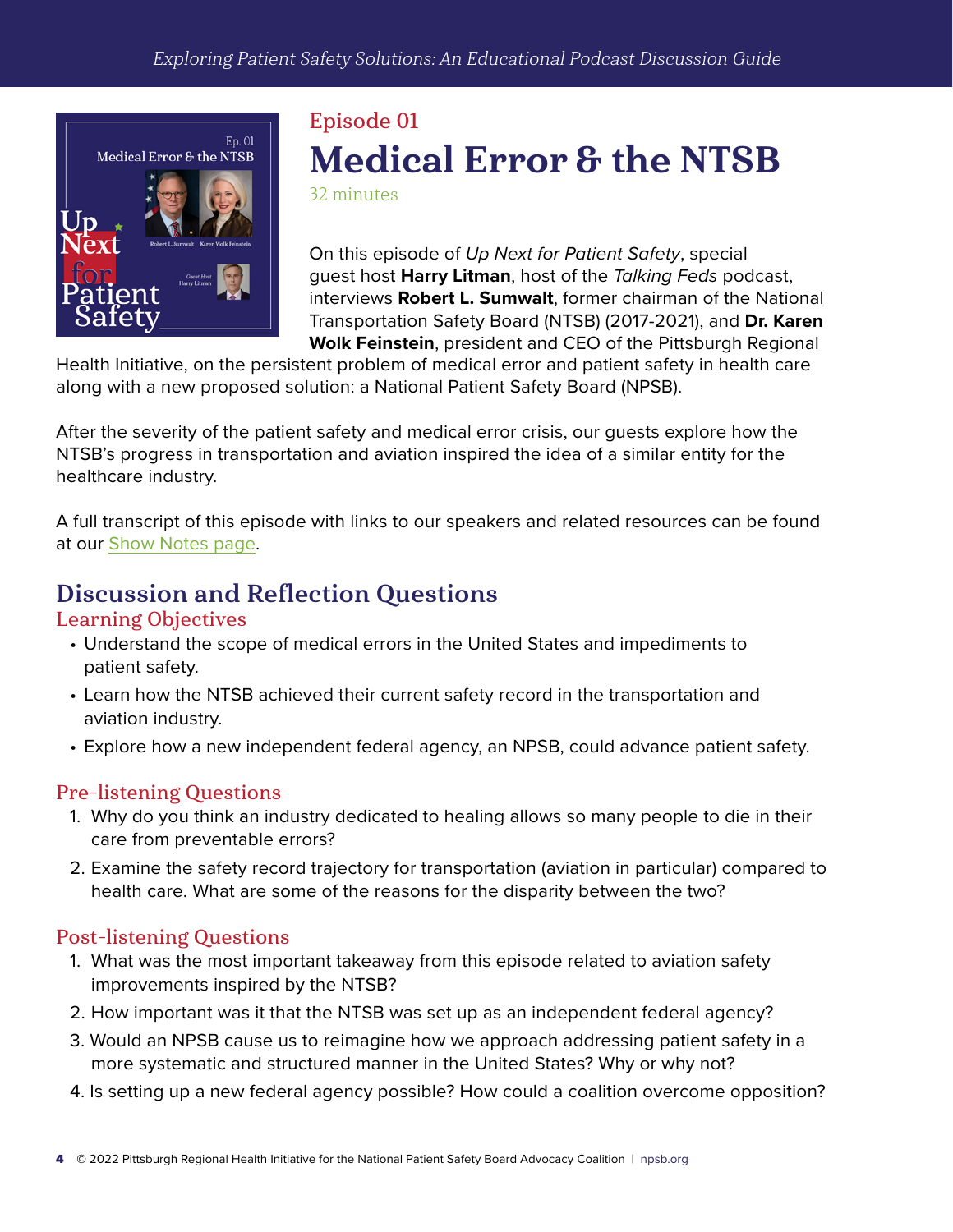# <span id="page-4-0"></span>Episode 02 The Answer Is... Big Data

38 minutes

On this episode of *Up Next for Patient Safety*, host **Dr. Karen Wolk Feinstein** interviews **Dr. David Classen**, professor at the University of Utah School of Medicine, and **Michael McShea**, group chief scientist at the Johns Hopkins Applied Physics Lab in the Health and Human Systems group of the National



Health Mission Area on the current state of our healthcare data infrastructure and analytical capabilities to advance safety.

Listen as our guests explore how existing solutions applying autonomous safety technologies and predictive analytics could anticipate harm and intervene to prevent harm before it occurs. These capabilities have already been implemented in other industries.

A full transcript of this episode with links to our speakers and related resources can be found at our [Show Notes](https://npsb.org/podcast/episode-02-the-answer-is-big-data/) page.

### Discussion and Reflection Questions

#### Learning Objectives

- Understand the evolution of our current healthcare data infrastructure capabilities and the barriers that impede progress.
- Learn about new and existing safety technologies within and outside of the healthcare industry.
- Explore the future of healthcare safety with autonomous technology solutions and advanced analytics.

#### Pre-listening Questions

- 1. What do you know about existing data and advanced analytics tools available to improve health care?
- 2. Can you imagine how "autonomous safety technologies" make space travel, aviation, nuclear power, and manufacturing so safe?

- 1. What was the most important takeaway from this episode related to potential data and analytics improvements within patient safety?
- 2. What are the main barriers that limit the adoption of new technologies in health care?
- 3. How can we accelerate the adoption and implementation of autonomous technologies and big data analytics in the healthcare industry?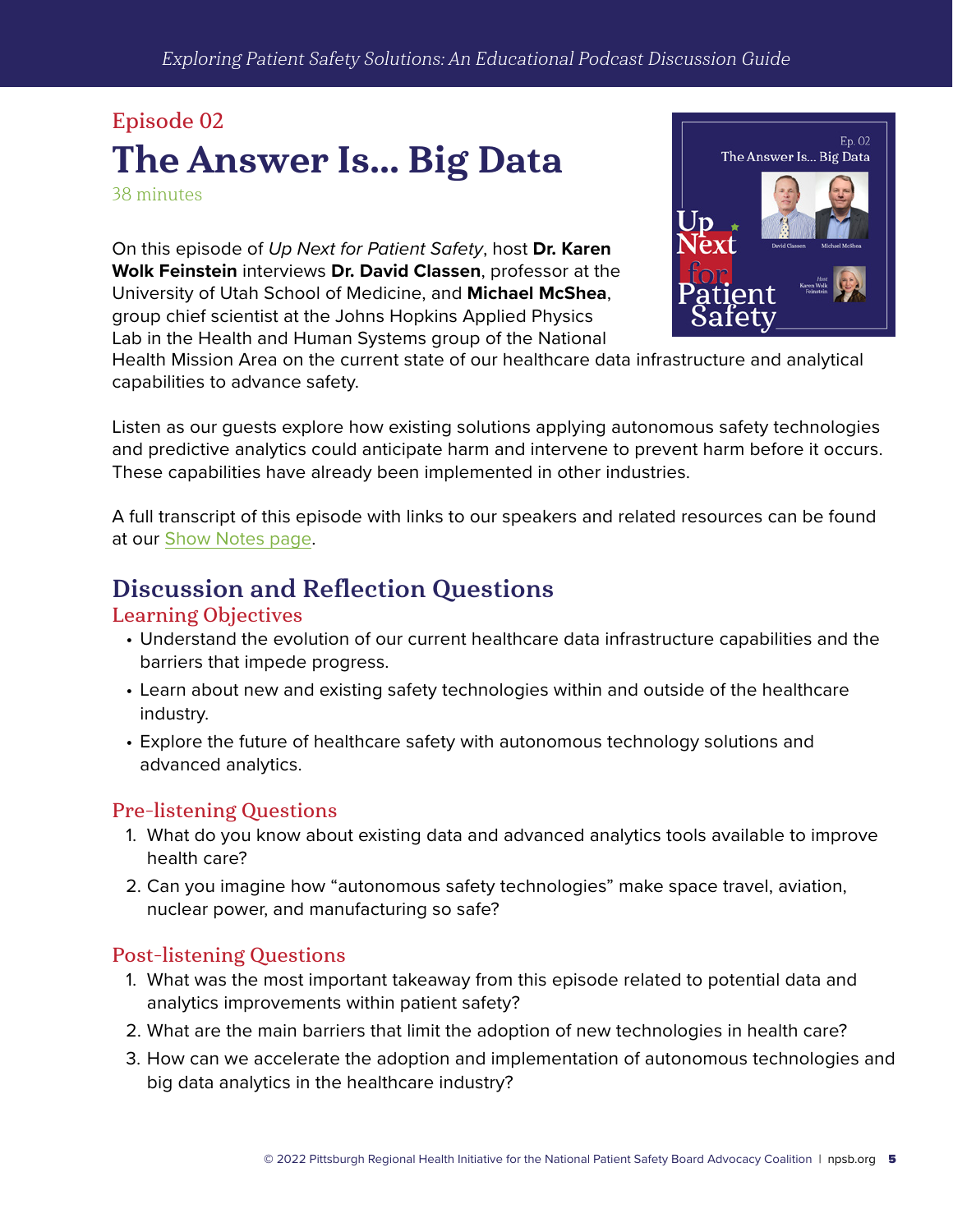<span id="page-5-0"></span>

# Episode 03 Paying for Safety 37 minutes

On this episode of *Up Next for Patient Safety*, host **Dr. Karen Wolk Feinstein**, president and CEO of the Pittsburgh Regional Health Initiative, interviews **Jessica Brooks**, president & CEO of the Pittsburgh Business Group on Health and CEO & founder of US Health Desk, and **Nancy Guinto**, executive director of the

Washington Health Alliance, as they examine the financial incentives that impede progress on healthcare safety and quality.

Listen as our guests explore how safety incentives are frustrated by our healthcare payment systems and consider how a new financial strategy could influence and prioritize safety.

A full transcript of this episode with links to our speakers and related resources can be found at our [Show Notes](https://npsb.org/podcast/episode-03-paying-for-safety/) page.

### Discussion and Reflection Questions

#### Learning Objectives

- Understand the relationship between safety and our reimbursement and payment systems in the United States.
- Consider how different payment approaches and strategies incentivize safety.
- Explore how prioritizing safety could reduce healthcare costs.

#### Pre-listening Questions

- 1 How does the current fee-for-service payment structure work against better care and reduced costs?
- 2. How can we build support for "value-based" payment systems that reward better care, not more care from preventable error?

- 1. Why is payment reform so essential to prioritizing patient safety?
- 2. What have been the main barriers to shifting toward value-based payment models, and how do we address them?
- 3. What is "tiering and steering," and do you think more employers should advocate for that strategy when negotiating contracts with healthcare systems?
- 4. What do you think are the most effective strategies for changing payment to encourage safety in health care?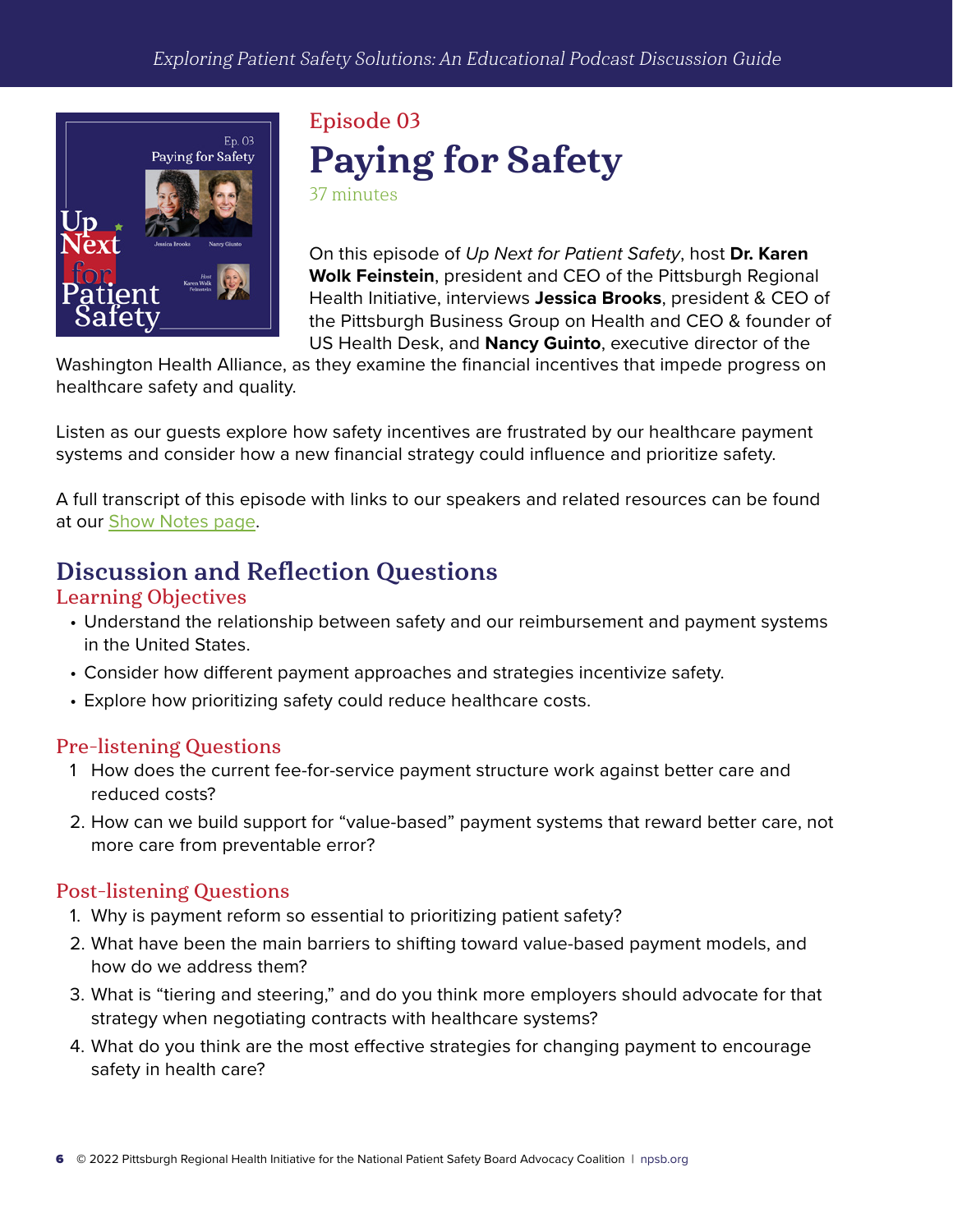# <span id="page-6-0"></span>Episode 04 Factoring Humans + Machines

39 minutes

On this episode of *Up Next for Patient Safety*, host **Dr. Karen Wolk Feinstein** interviews **Dr. Jonathan L. Gleason** *(formerly, at the time of recording)* executive vice president, chief clinical



officer, and chief quality officer at Jefferson Health, and **Dr. Raj Ratwani**, vice president of scientific affairs at the MedStar Health Research Institute, director of the MedStar Health National Center for Human Factors in Healthcare, and associate professor at the Georgetown University School of Medicine, as they explore how human factors engineering can be applied within health care to help humans and machines work better together.

Listen as our guests explore the basics of human factors engineering and human–computer interaction as they relate to the healthcare industry, while also making the case for how these disciplines can transform patient safety.

A full transcript of this episode with links to our speakers and related resources can be found at our [Show Notes](https://npsb.org/podcast/episode-04-factoring-humans-and-machines/) page.

### Discussion and Reflection Questions

#### Learning Objectives

- Understand human factors engineering and human-computer interaction and how they relate to improving patient safety.
- Learn about the evolving role that technology plays in delivering care and supporting healthcare workers.
- Explore the promise of human factors engineering and how it could reshape our approach to designing safe systems in health care.

#### Pre-listening Questions

- 1. What do you know about human factors engineering and the ways that it could be applied in the healthcare setting?
- 2 Why have healthcare systems and health professionals not embraced human factors engineering like other industries?

- 1. What was the most important takeaway from this episode related to human factors engineering and patient safety?
- 2. How could we engineer better systems to support patient care?
- 3. Why do you think we have so few human factors engineers in health care, and how would you incentivize more doctors to become knowledgeable about human factors engineering?
- 4. How does the increasing digitization of health care change how providers conduct their work? Could human factors engineering make transitions easier?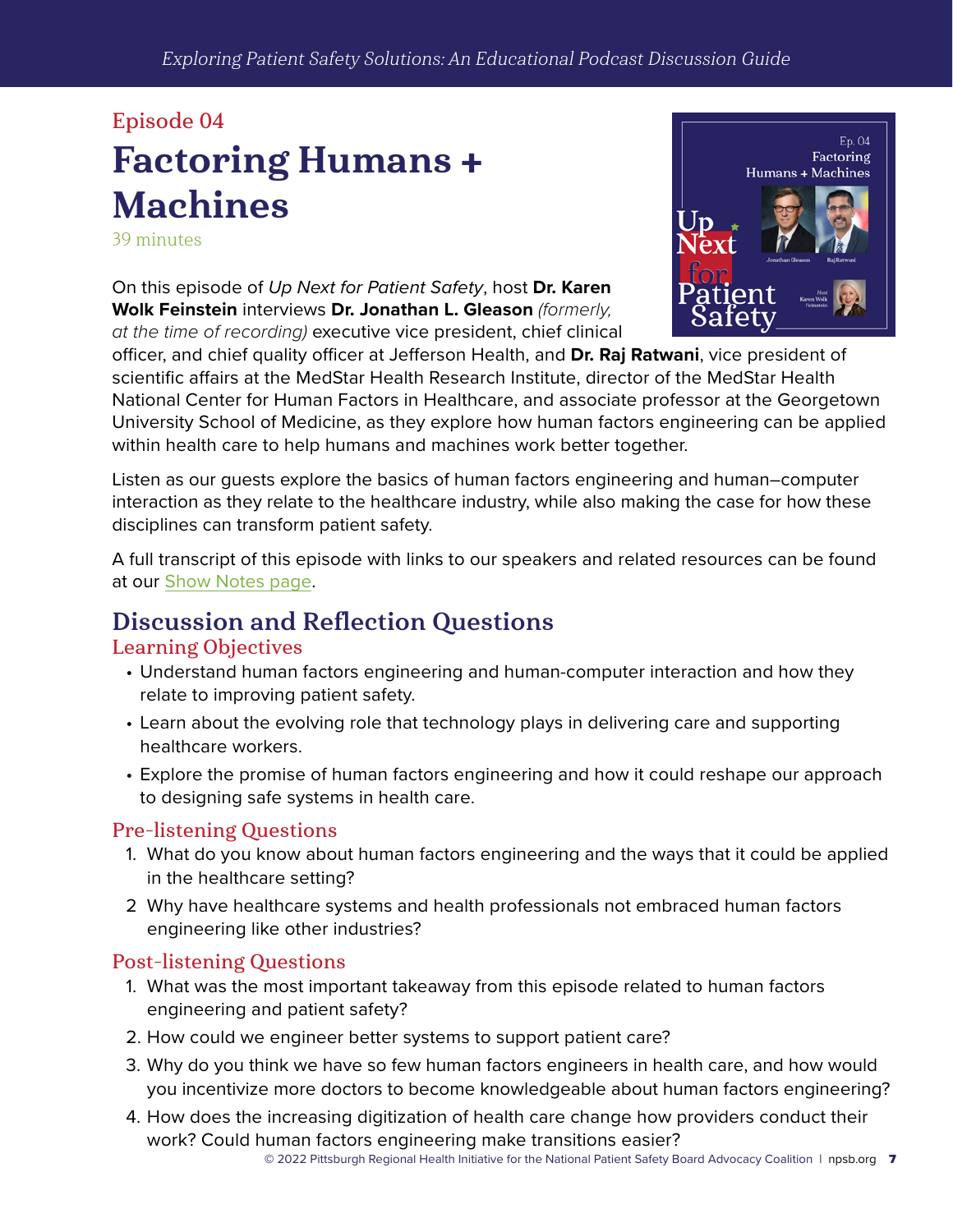<span id="page-7-0"></span>

## Episode 05 Safety with Equity 35 minutes

On this episode of *Up Next for Patient Safety*, host **Dr. Karen Wolk Feinstein**, president and CEO of the Pittsburgh Regional Health Initiative, interviews **Dr. Cara James**, president and CEO at Grantmakers In Health, and **Dr. Kimá Joy Taylor**, founder of Anka Consulting and a nonresident fellow at the Urban Institute,

as they examine health equity issues in patient safety and explain how Black and Brown people are at greater risk of medical errors in the United States.

Listen as our guests highlight ongoing initiatives to reform healthcare practices and what additional work is needed to create a fair and just opportunity for every person in the United States to be as safe and healthy as possible.

A full transcript of this episode with links to our speakers and related resources can be found at our [Show Notes](https://npsb.org/podcast/episode-05-safety-with-equity/) page.

### Discussion and Reflection Questions

#### Learning Objectives

- Identify health equity concerns in patient safety.
- Learn about the connections among health equity and our data infrastructure and data collection systems.
- Explore what policies and actions would create more equitable and safer health care.

#### Pre-listening Questions

- 1. What connection comes to mind when you hear the phrase "equity and patient safety"?
- 2. What factors influence racial/ethnic disparities in patient care and health outcomes?

- 1. What was the most important takeaway from this episode related to equity in patient safety?
- 2. What powerful step would you take to build more equitable systems and processes related to patient safety?
- 3. Why did the participants consider a robust data infrastructure and data collection on race and ethnicity so important?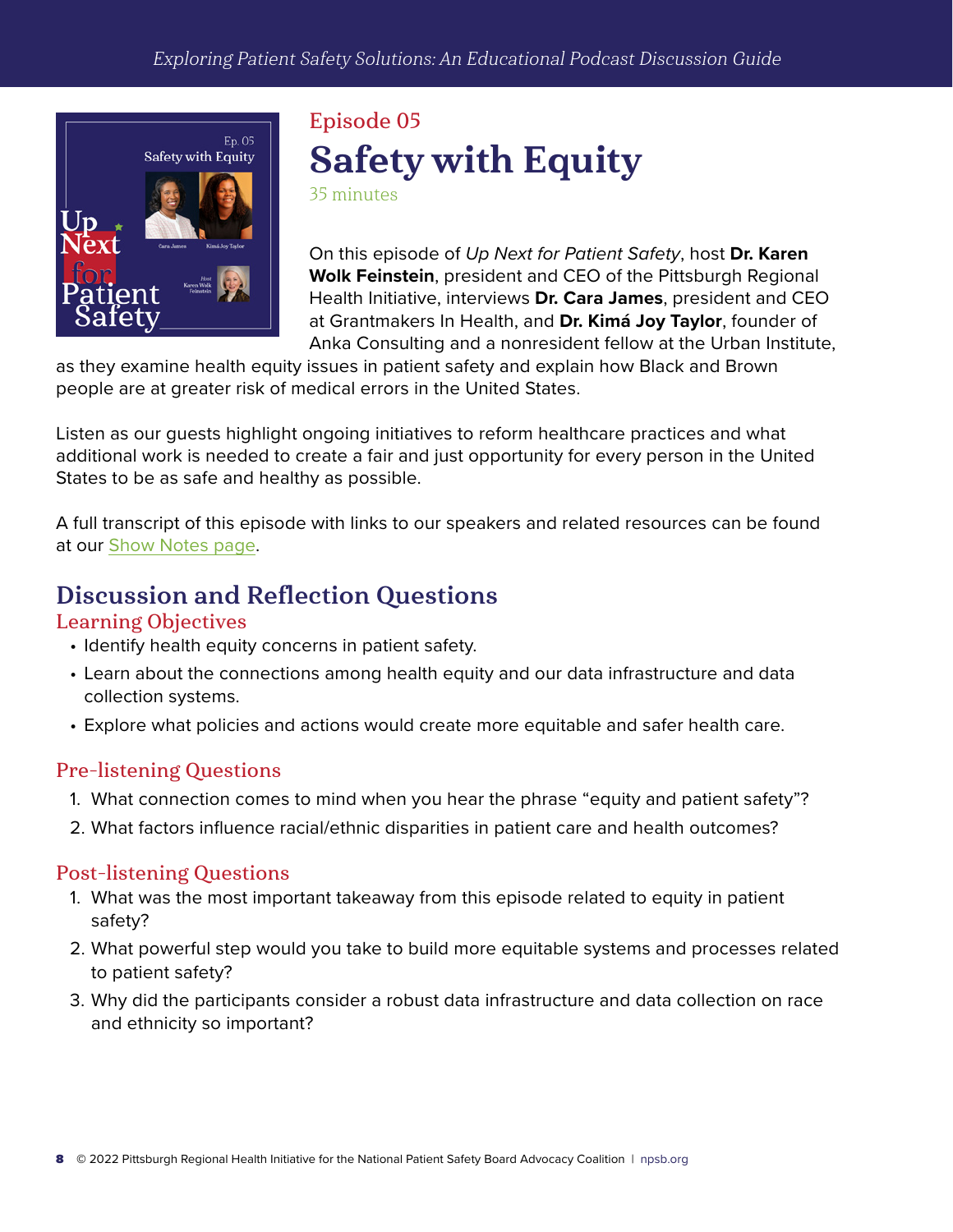# <span id="page-8-0"></span>Episode 06 Pandemic Preparedness

34 minutes

On this episode of *Up Next for Patient Safety*, host **Dr. Karen Wolk Feinstein**, president and CEO of the Pittsburgh Regional Health Initiative, interviews **Dr. Georges Benjamin**, executive vice president at the American Public Health Association, and **Chris Johnson**, president and co-CEO at TeleTracking, as



they discuss what the COVID-19 pandemic revealed about our public health and healthcare systems, especially in their technological shortfalls to address the crisis.

Listen as our guests explore how the lessons we've learned from the COVID-19 pandemic response could be applied to improve healthcare safety overall.

A full transcript of this episode with links to our speakers and related resources can be found at our [Show Notes](https://npsb.org/podcast/episode-06-pandemic-preparedness/) page.

### Discussion and Reflection Questions

#### Learning Objectives

- Identify the barriers that limited the U.S. public health system's COVID-19 response.
- Discover different methods and technologies to enhance public health systems and population health.
- Explore how technology and effective data systems can better manage future pandemics and save lives.

#### Pre-listening Questions

- 1. How has the COVID-19 pandemic highlighted and exacerbated existing safety issues in our public health and healthcare systems?
- 2. As the pandemic continues, what opportunities do you see to address patient safety amid staffing shortages and overall burnout?

- 1. What was the most important takeaway from this episode related to improvements to pandemic preparedness and patient safety?
- 2. What challenges for the current healthcare workforce can existing technologies and tools reduce?
- 3. How do you think the pandemic will accelerate the healthcare industry's adoption and acceptance of digital solutions and technology?
- 4. How could we reduce the gap and more effectively integrate our public health and medical systems?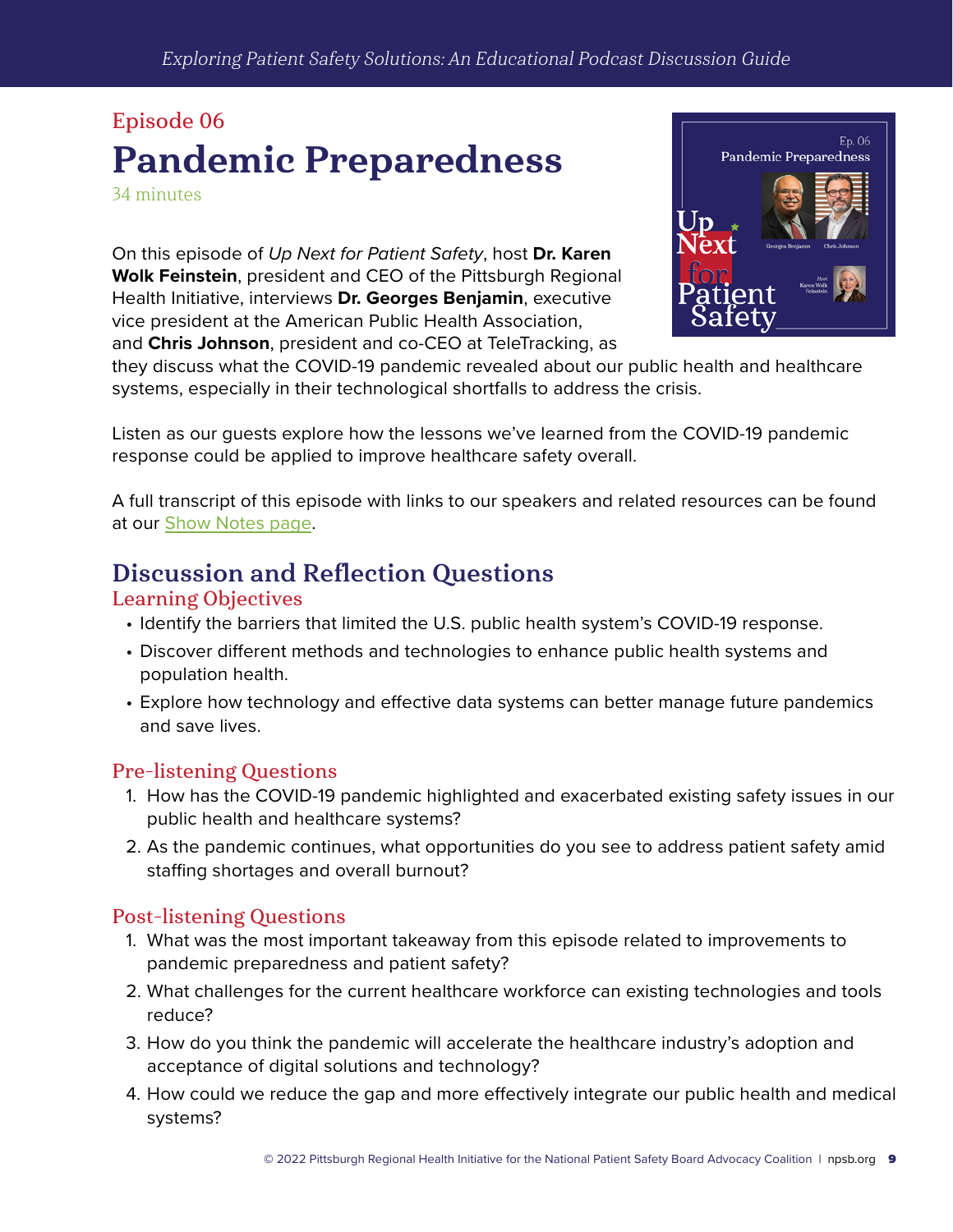<span id="page-9-0"></span>

# Episode 07 Anesthesiology's Answer

46 minutes

On this episode of *Up Next for Patient Safety*, host **Dr. Karen Wolk Feinstein**, president and CEO of the Pittsburgh Regional Health Initiative, interviews **Dr. Jeffrey Cooper**, professor of anesthesia at Harvard Medical School and founder of the Center for Medical Simulation, and **Dr. Aman Mahajan**, professor

and chair of anesthesiology and perioperative medicine, bioinformatics, and pharmacology and professor of bioengineering in the Swanson School of Engineering at the University of Pittsburgh and chair of UPMC Perioperative Services, as they discuss the factors that led to the specialty of anesthesia leading the way in patient safety compared to other medical specialties.

Listen as our guests explore what others can learn from anesthesia, a specialty that embraced technology, a culture of safety, and created its own Patient Safety Foundation.

A full transcript of this episode with links to our speakers and related resources can be found at our [Show Notes](https://npsb.org/podcast/episode-07-anesthesiologys-answer/) page.

### Discussion and Reflection Questions

#### Learning Objectives

- Understand the key factors and figures that propelled the specialty of anesthesia to be a pioneer in patient safety.
- Examine how anesthesia built a culture of safety on new technologies, systems thinking, and multidisciplinary teams.
- Explore the barriers that prevent broad adoption of safety technologies in health care.

#### Pre-listening Questions

- 1. What is your understanding of anesthesia as a specialty? What reasons might have propelled this specialty to the forefront of safety?
- 2. The anesthesia specialty's safety record far surpasses those of its peers. What factors do you think have contributed to its success?

- 1. What was the most important takeaway from this episode related to improvements in patient safety for other specialties beyond anesthesia?
- 2. What role does the culture within anesthesia play in their embrace of patient safety?
- 3. How has simulation affected patient safety, and what might other specialties learn from anesthesia's use of simulation?
- 4. What barriers remain in spreading the lessons and model of safety from anesthesia to other specialties in health care?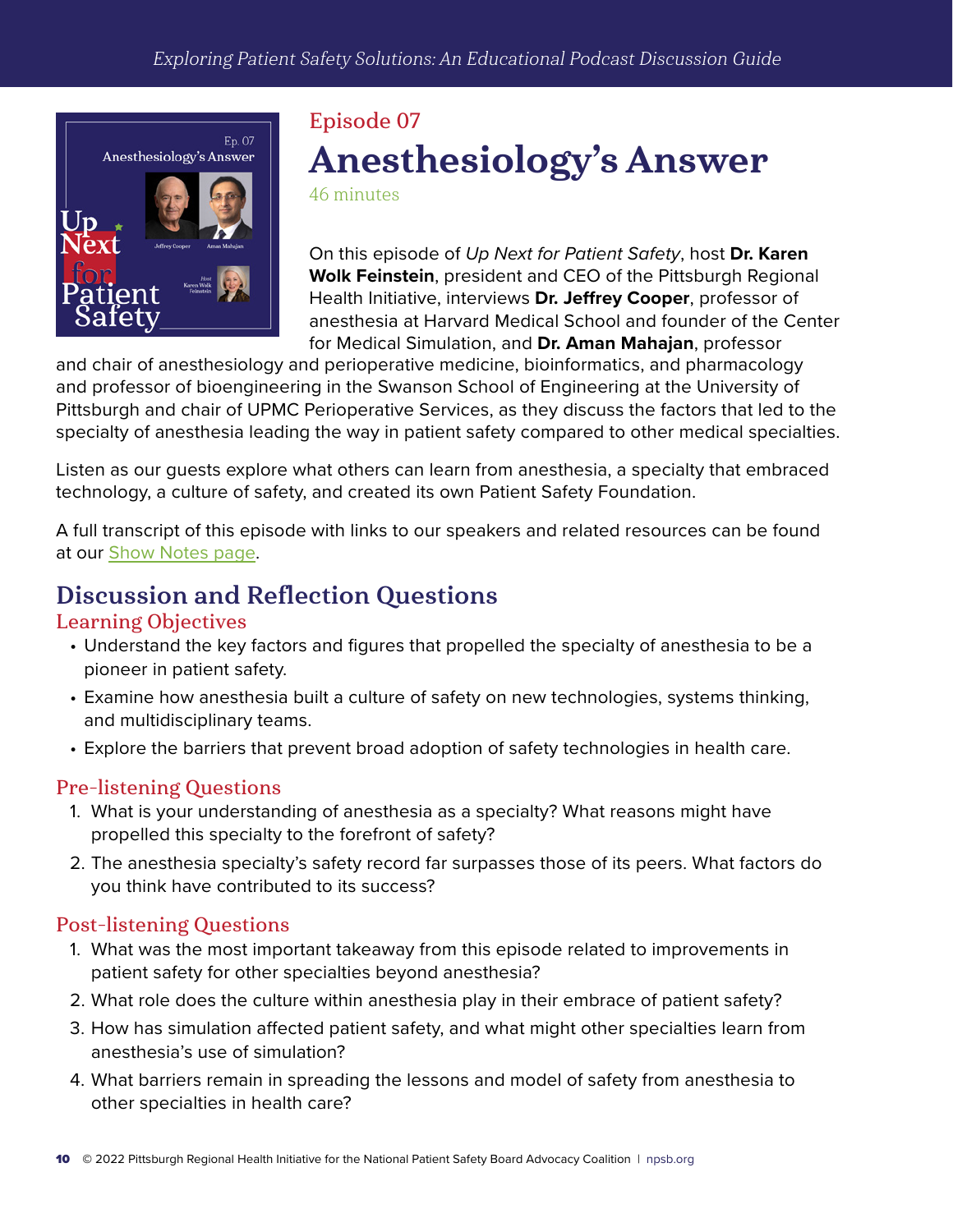# <span id="page-10-0"></span>Episode 08 Looking Back to Move Forward

53 minutes

On this episode of *Up Next for Patient Safety*, host **Dr. Karen Wolk Feinstein** and special guest co-host **Martin Hatlie** of Project Patient Care and MedStar Institute for Quality &



Safety lead a conversation with **Dr. Carolyn Clancy** of the Veterans Health Administration, **Dr. Kenneth Kizer** of Atlas Research, and **Dr. David Mayer** of MedStar Institute for Quality & Safety as they discuss the origins of the patient safety movement in the United States and their involvement in shaping it.

Listen as our guests reflect on lessons from the history of the movement—with its inherent challenges and opportunities—and how it can inform current efforts to eliminate patient harm.

A full transcript of this episode with links to our speakers and related resources can be found at our [Show Notes](https://npsb.org/podcast/episode-08-looking-back-to-move-forward/) page.

### Discussion and Reflection Questions

#### Learning Objectives

- Understand the origins of the patient safety movement in the United States.
- Identify the barriers to progress on improving patient safety since the Institute of Medicine report *To Err Is Human* was published in 1999.
- Explore the potential role of technology in advancing patient safety.

#### Pre-listening Questions

- 1. What do you know about the history of the patient safety movement?
- 2. How much progress do you think has been made on patient safety over the past three decades?

- 1. What was the most important takeaway from this episode related to the long and often frustrating journey toward patient safety?
- 2. Despite the attention and efforts directed toward patient safety, why is progress at a relative standstill, and what barriers continue to face the movement?
- 3. What role can and should technology play in advancing the patient safety movement?
- 4. Healthcare leadership has at times failed to prioritize safety. How could leaders influence patient safety today?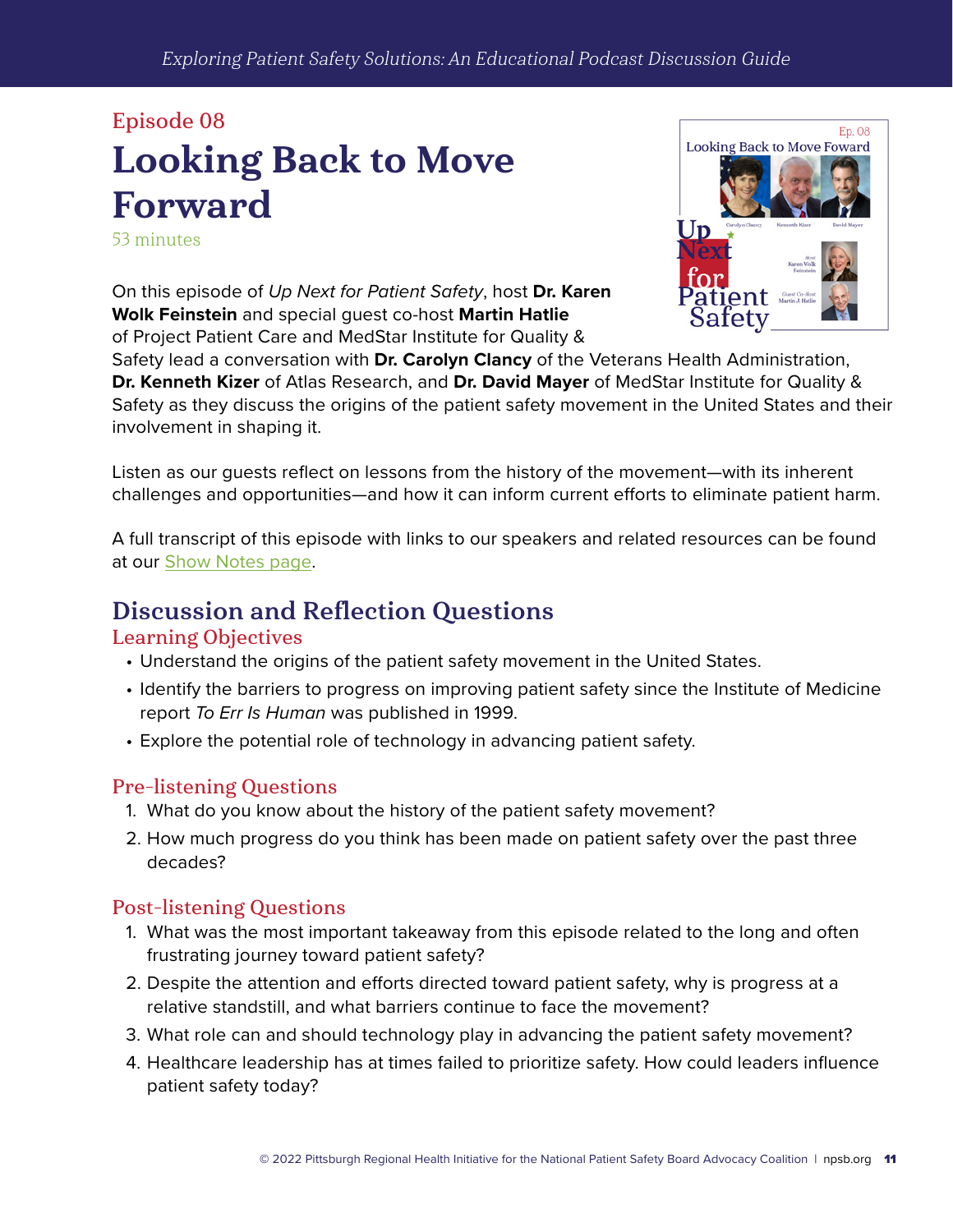<span id="page-11-0"></span>

# Episode 09 Transforming Physician **Culture** 41 minutes

On this episode of *Up Next for Patient Safety*, host **Dr. Karen Wolk Feinstein**, president and CEO of the Pittsburgh Regional Health Initiative, interviews physician **Dr. Seth Wolk**, adjunct

professor in the Department of Health Management and Policy in the School of Public Health at the University of Michigan and former system chief medical officer of Spectrum Health, and technology design researcher **John Zimmerman**, Tang Family Professor of Artificial Intelligence and Human-Computer Interaction in the School of Computer Science at Carnegie Mellon University, as they discuss approaches to changing physician behavior and the barriers to broader adoption of innovative methods and technologies that could make healthcare systems safer.

Listen as our guests explore insights about human-computer interaction that can relieve the human burden for preventing medical error and lead to seamless integration of safety tech into clinical care.

A full transcript of this episode with links to our speakers and related resources can be found at our [Show Notes](https://npsb.org/podcast/episode-09-transforming-physician-culture/) page.

## Discussion and Reflection Questions

#### Learning Objectives

- Identify the key factors for resistance to behavior change among physicians.
- Understand the role of AI in health care and how it could support physicians in improving safety.
- Explore how the medical education system could be modified to enhance physician acceptance of patient safety practices and technology.

#### Pre-listening Questions

- 1. How could AI and machine learning advance patient safety?
- 2. For what reasons do many physicians reject the introduction of new safety technologies, AI, and safety science practices?

- 1. What was the most important takeaway from this episode related to transforming physician culture?
- 2. What should we consider when designing new technologies to improve their uptake by physicians and other healthcare workers?
- 3. What will change the physician culture to prioritize safety and accept every proven intervention protocol and practice?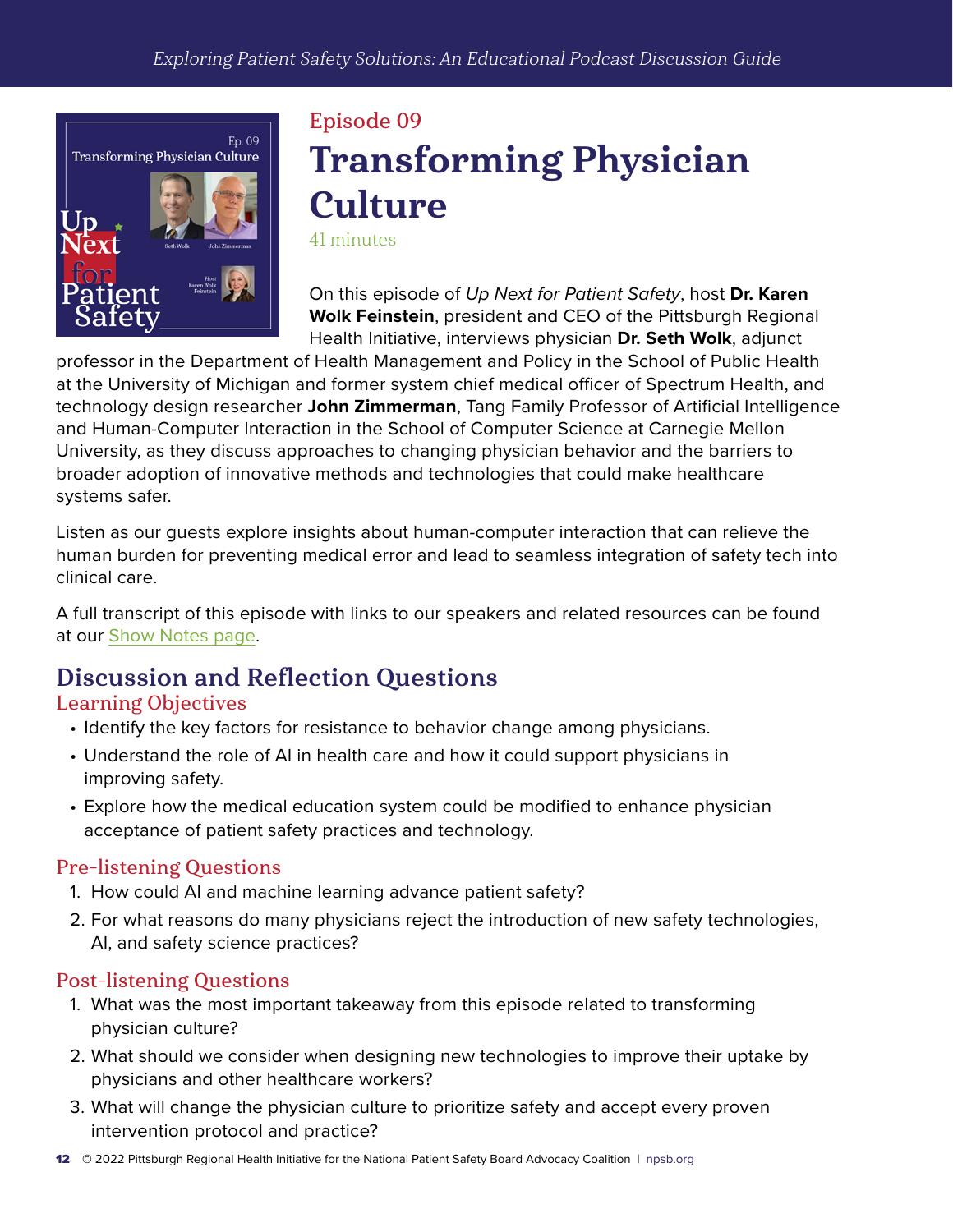# <span id="page-12-0"></span>Episode 10 Doctors Evaluating Doctors

1 hour 10 minutes

On this episode of *Up Next for Patient Safety*, host **Dr. Karen Wolk Feinstein**, president and CEO of the Pittsburgh Regional Health Initiative, interviews internist and professor **Dr. Thomas Gallagher** of the Departments of Medicine and Bioethics and Humanities and associate chair for patient care quality, safety,

![](_page_12_Picture_4.jpeg)

and value at the University of Washington, and pediatrics professor **Dr. Gerald Hickson**, chair of medical education and administration and founding director of the Center for Patient and Professional Advocacy at Vanderbilt University Medical Center, as they speak on the concept of physician peer review—doctors evaluating each other—and how physicians' accountability to each other can impact patient safety.

Listen as our guests explore how physician performance data can be made more accurate and actionable by having the right people, policies, and procedures in place within healthcare systems.

A full transcript of this episode with links to our speakers and related resources can be found at our [Show Notes](https://npsb.org/podcast/episode-10-doctors-evaluating-doctors/) page.

### Discussion and Reflection Questions

#### Learning Objectives

- Define "peer review" and "professionalism" within the clinical setting.
- Understand how physician performance data can be applied to strategies for improving healthcare safety.
- Identify the barriers to accessing data on physician performance across health systems.

#### Pre-listening Questions

- 1. What do you know about the physician peer-review process? Is it a sufficient mechanism for ensuring patient safety?
- 2. Can you suggest other accountability mechanisms to guarantee physician adherence to safety protocols?

- 1. What was the most important takeaway from this episode related to physician peer review and accountability?
- 2. How critical are data to performance improvement and accountability, and what challenges might prevent open disclosure of adverse events, near misses, and physician performance?
- 3. How would you introduce more content in safety science, quality engineering, and human factors engineering in the education of health professionals?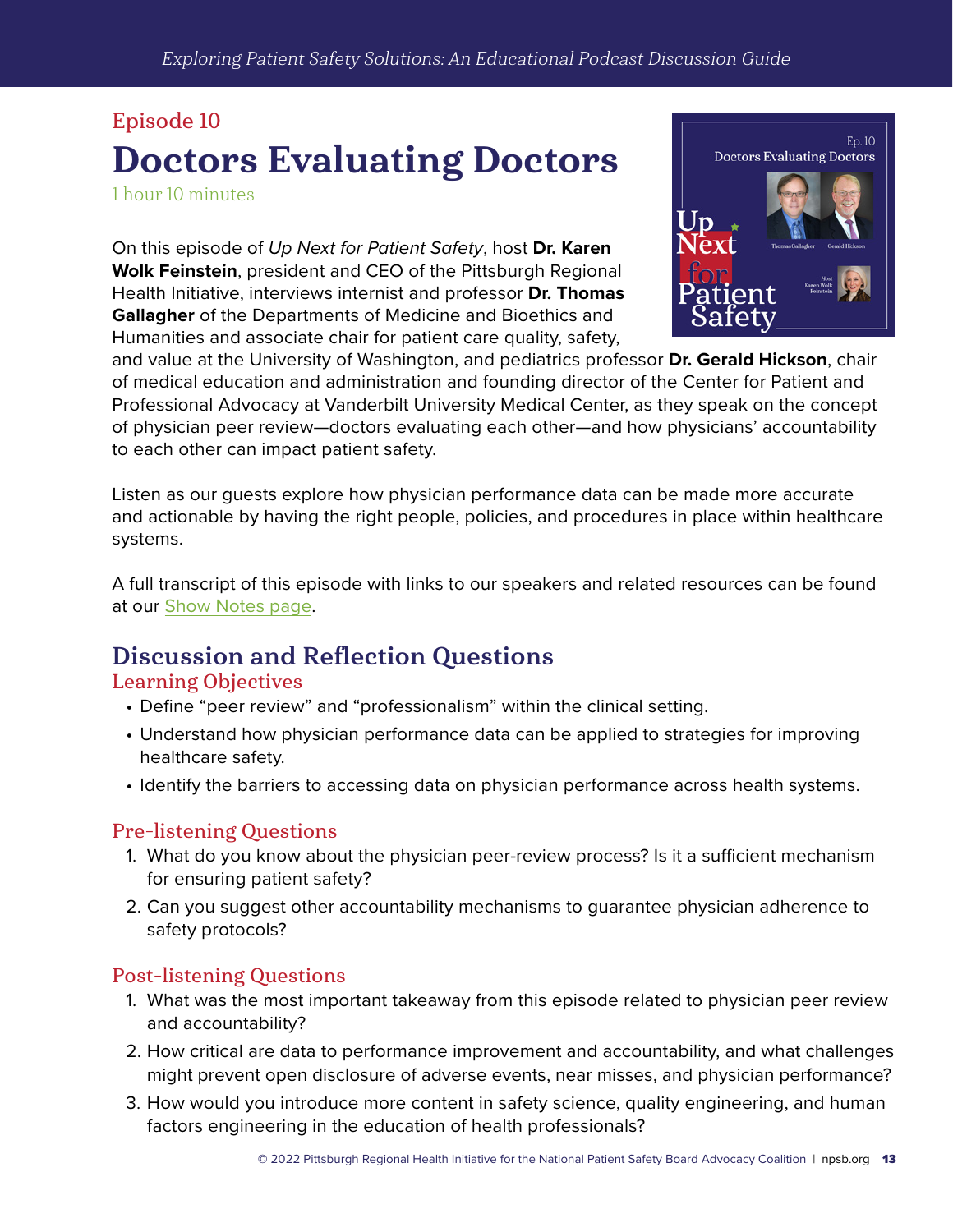<span id="page-13-0"></span>![](_page_13_Picture_1.jpeg)

# Episode 11 England & Norway Chart the Course

42 minutes

On this episode of *Up Next for Patient Safety*, host **Dr. Karen Wolk Feinstein**, president and CEO of the Pittsburgh Regional Health Initiative, interviews **Dr. Carl Macrae**, professor of

organizational behavior and psychology at Nottingham University Business School in England, and **Dr. Siri Wiig**, professor of quality and safety in healthcare systems at the University of Stavanger in Norway, as they share insights into the forces leading England and Norway to recently establish national patient safety boards.

Listen as our guests explore what inspired action on patient safety, the tactics that helped them build broad support for a national agency, and the challenges of implementation.

A full transcript of this episode with links to our speakers and related resources can be found at our [Show Notes here.](https://npsb.org/podcast/episode-11-england-norway-chart-the-course/)

## Discussion and Reflection Questions

#### Learning Objectives

- Understand the global perspective on patient safety and the factors that precipitated national efforts to address patient safety in England and Norway.
- Describe the strategies that helped to garner support for national patient safety agencies.
- Examine the barriers to implementing a national patient safety agency.

#### Pre-listening Questions

- 1. Are patient safety shortcomings and medical error national or global problems?
- 2. What makes improvement in patient safety and reduction of medical errors so difficult to achieve?

- 1. What was the most important takeaway from this episode related to improvements to patient safety in England/Norway?
- 2. What lessons can the U.S. take from England and Norway with regard to establishing a national agency focused on patient safety?
- 3. What questions and gaps still remain from England and Norway's NPSB-like entities?
- 4. Do you think a new national agency focused on patient safety will be more difficult to establish in the U.S.? Why or why not?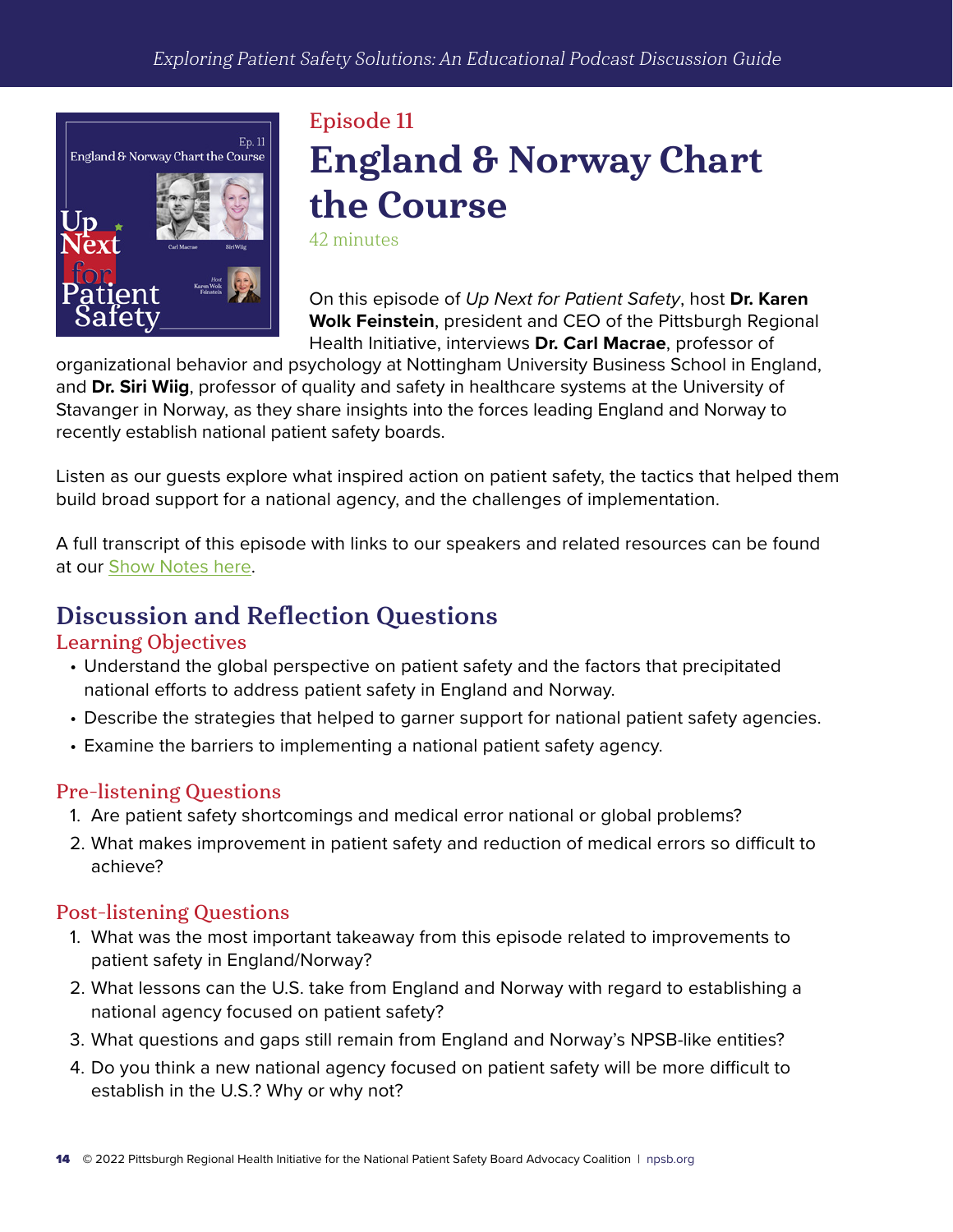# <span id="page-14-0"></span>Episode 12 Systemic Solutions

57 minutes

On this episode of *Up Next for Patient Safety*, host **Dr. Karen Wolk Feinstein**, president and CEO of the Pittsburgh Regional Health Initiative, interviews leading historian and researcher **Dr. Kathleen Sutcliffe,** the Bloomberg Distinguished Professor at Johns Hopkins University and author of *Still Not Safe: Patient* 

![](_page_14_Picture_4.jpeg)

*Safety and the Middle Managing of American Medicine*; and physician leader and innovator **Dr. Vivian Lee**, president of health platforms at Verily Life Sciences and author of *The Long Fix: Solving America's Health Care Crisis with Strategies that Work for Everyone*, as they speak on the opportunities to remake the landscape of patient safety by shifting our perspective on where to find the solutions.

Listen as our guests explore how advances in data technologies and systems thinking can help us revolutionize healthcare safety over the next decade.

A full transcript of this episode with links to our speakers and related resources can be found at our [Show Notes](https://npsb.org/podcast/episode-12-systemic-solutions/) page.

### Discussion and Reflection Questions

#### Learning Objectives

- Understand why some of the past efforts to improve patient safety in the U.S. have failed.
- Gain insight into new technology solutions with the potential to transform health care.
- Identify opportunities to redesign the healthcare system for safer care.

#### Pre-listening Questions

- 1. In what ways do you think organizational design influences patient safety in healthcare settings?
- 2. What barriers do you think have limited the adoption of advanced technologies for improving safety in health care?

- 1. What opportunity for transformation discussed in this episode is most needed in health care today? Why?
- 2. How could a more personalized healthcare system be safer for patients?
- 3. Do you think safety has been feminized within health care? Why or why not? And if so, what effect do you think it has had on efforts to improve safety?
- 4. What disciplines could most effectively collaborate to transform healthcare safety?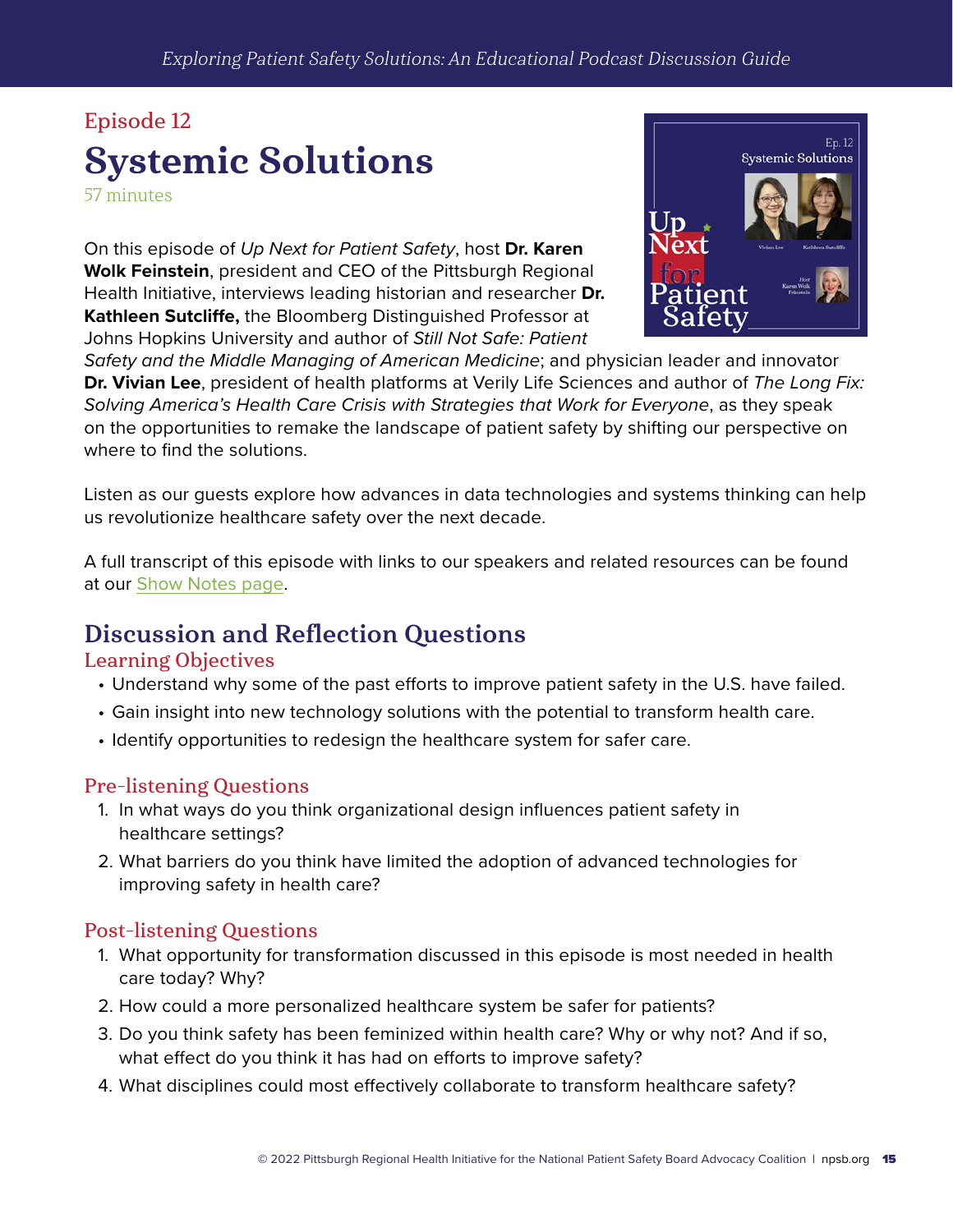<span id="page-15-0"></span>![](_page_15_Picture_1.jpeg)

# Episode 13 Lessons from a Netflix Film

53 minutes

On this episode of *Up Next for Patient Safety*, host **Dr. Karen Wolk Feinstein** interviews transportation safety expert **Chris Hart**, founder of Hart Solutions LLC, pilot, attorney, and former chair of the National Transportation Safety Board, and aviation journalist **Andy Pasztor**, formerly of the *Wall Street Journal* and

a central figure in the Netflix documentary "*Downfall: The Case Against Boeing*," to discuss how a "culture of speed" at Boeing led to tragic consequences and how to protect safety in our revenue-driven approach to health care.

Listen as our guests explore what happens when safety takes a backseat to profit.

A full transcript of this episode with links to our speakers and related resources can be found at our [Show Notes here.](https://npsb.org/podcast/episode-13-lessons-from-a-netflix-film/)

### Discussion and Reflection Questions

#### Learning Objectives

- Understand what the case of the Boeing 737 MAX crashes can teach us about health care.
- Learn what the aviation industry has done to create accountability and address safety concerns.
- Describe the role that leadership plays in influencing an organization's and a system's prioritization of safety.

#### Pre-listening Questions

- 1. What parallels do you see between the Boeing 737 MAX crashes and errors in health care?
- 2. How do you conceptualize the relationship between the desire for speed in productivity and efficiency and its potential impact to patient safety?

- 1. What is your most important takeaway for what we can learn from the Boeing 737 MAX crashes that applies to health care?
- 2. What are some of the largest barriers to collaboration and transparency within healthcare safety?
- 3. Do you think the public is as concerned about patient safety as it is about safety in other industries? How do you think more attention could be brought to patient safety issues?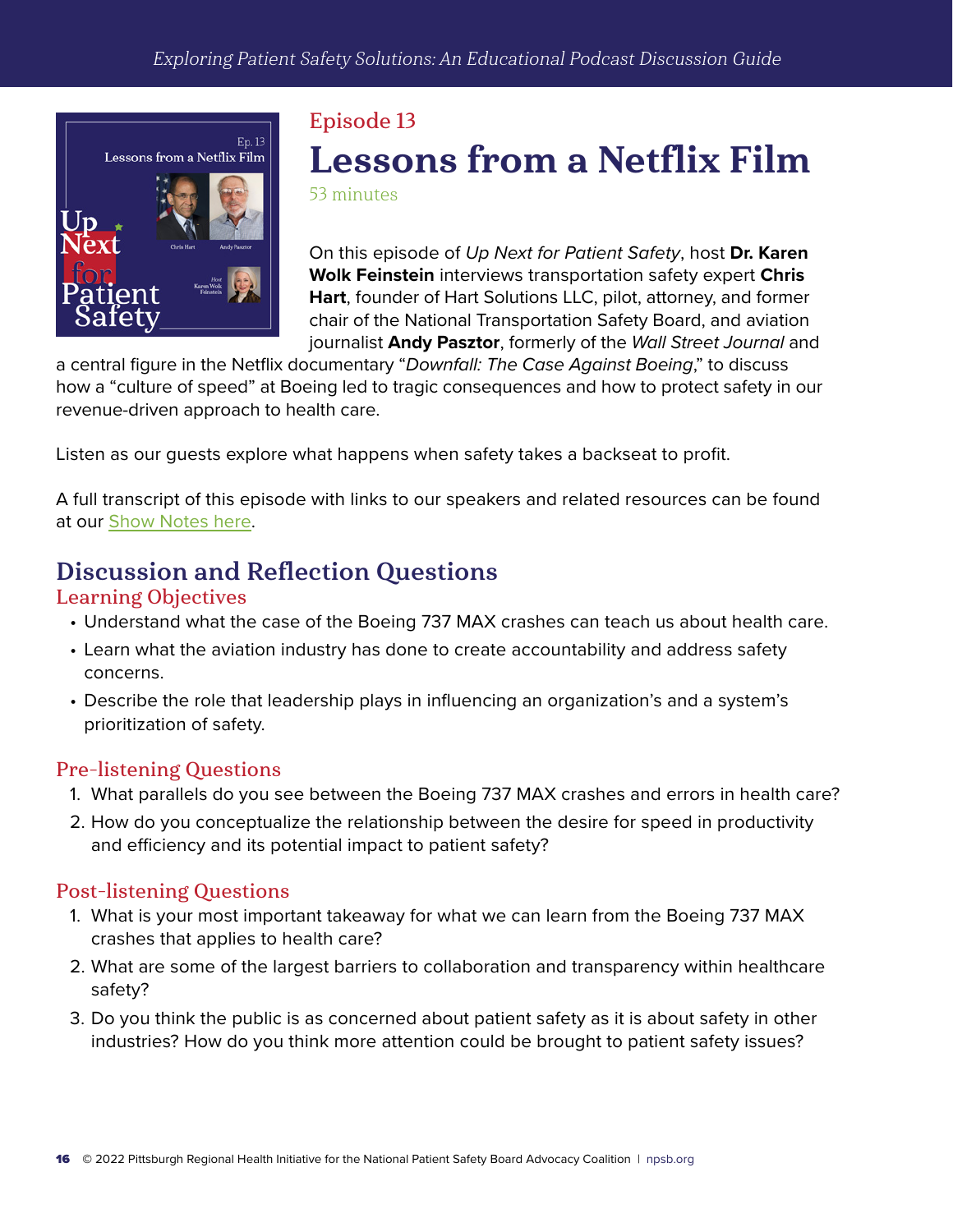# **NOTES**

| L, |
|----|
|    |
|    |
|    |
|    |
|    |
|    |
|    |
|    |
|    |
|    |
|    |
| ÷, |
|    |
|    |